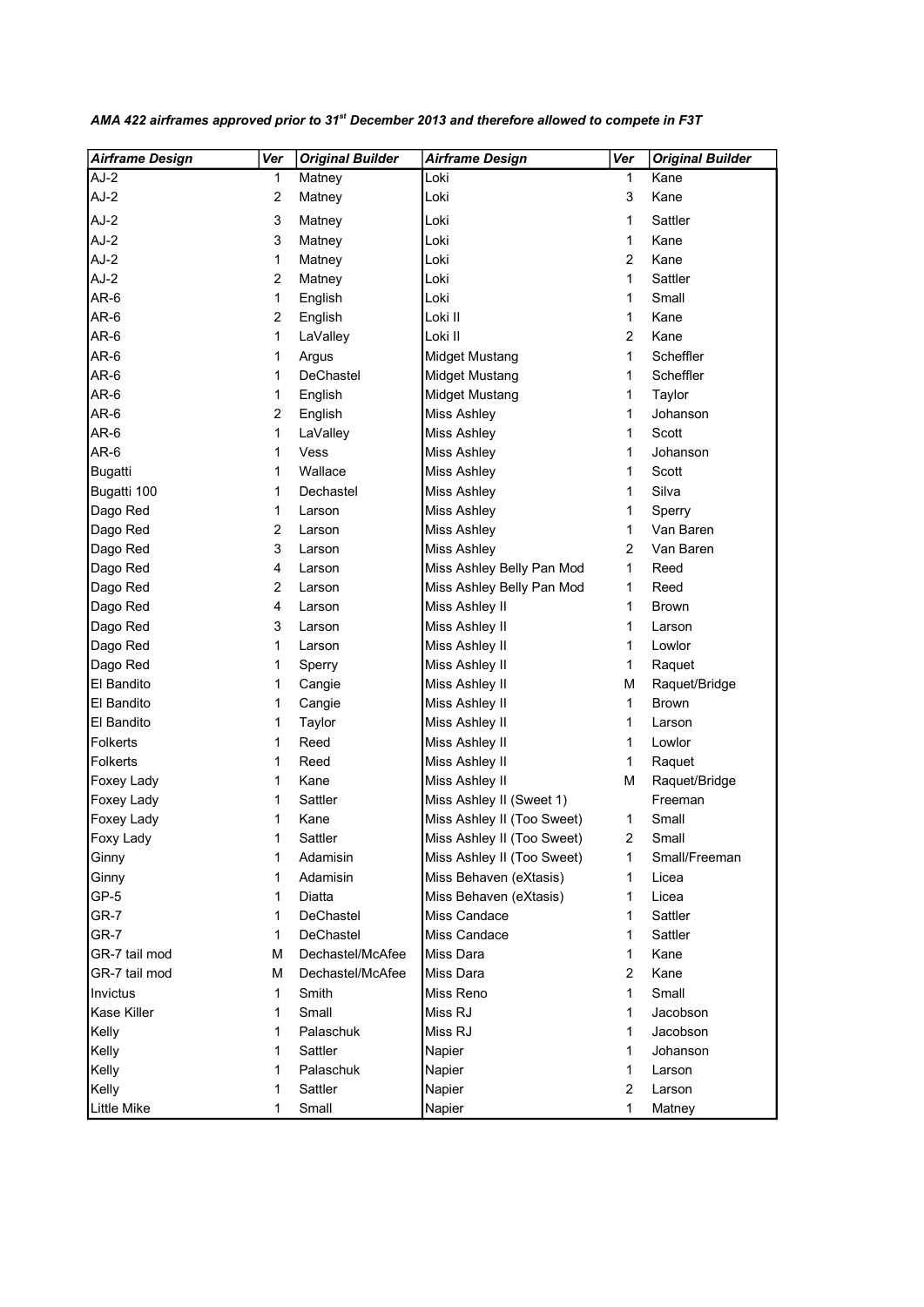| <b>Proud Bird</b><br>Kane<br>Napier<br>Johanson<br>1<br>1<br>$\overline{2}$<br>Napier<br>1<br>Proud Bird<br>Larson<br>Larson<br>DeChastel<br>Napier<br>2<br>Relentless (Nemesis NXT)<br>1<br>Larson<br>Napier<br>1<br>Rivets<br>Johnson<br>Matney<br>1 |   |
|--------------------------------------------------------------------------------------------------------------------------------------------------------------------------------------------------------------------------------------------------------|---|
|                                                                                                                                                                                                                                                        |   |
|                                                                                                                                                                                                                                                        |   |
|                                                                                                                                                                                                                                                        |   |
|                                                                                                                                                                                                                                                        |   |
| Napier<br><b>Rivets</b><br>Kane<br>Matney<br>1                                                                                                                                                                                                         | 2 |
| 3<br><b>Rivets</b><br>Napier Heston<br>Larson<br>Johnson<br>1                                                                                                                                                                                          |   |
| Napier Heston<br>3<br>Rivets<br>Kane<br>1<br>Larson                                                                                                                                                                                                    |   |
| Nemesis<br>1<br>Rivets (1949 Version)<br>Hinnant<br>1<br>Llanos                                                                                                                                                                                        |   |
| Nemesis<br>Adamisin<br>Rivets (1949 Version)<br>1<br>1<br>Llanos                                                                                                                                                                                       |   |
| Ghapgharan<br>September Fate<br>Small<br>Nemesis<br>1<br>1                                                                                                                                                                                             |   |
| Nemesis<br>Hinnant<br>September Fury<br>1<br>1<br>James                                                                                                                                                                                                |   |
| Nemesis<br>Katz<br>Shadow<br>Palaschuk<br>1<br>1                                                                                                                                                                                                       |   |
| Nemesis<br>1<br>Tocci<br>Shadow<br>Palaschuk<br>1                                                                                                                                                                                                      |   |
| 2<br>Nemesis<br>Tocci<br>Cangie<br>Shoestring<br>1                                                                                                                                                                                                     |   |
| <b>Nemesis</b><br>1<br>VonDerHey<br>$\overline{c}$<br>Cangie<br>Shoestring                                                                                                                                                                             |   |
| Nemesis NXT<br>Andrlik<br>1<br>3<br>Cangie<br>Shoestring                                                                                                                                                                                               |   |
| Ole Tiger<br>Small<br>Shoestring<br>3<br>Cangie<br>1                                                                                                                                                                                                   |   |
| <b>P40Q</b><br><b>Baker</b><br>Shoestring<br>Cangie<br>1<br>1                                                                                                                                                                                          |   |
| <b>P40Q</b><br><b>Baker</b><br>Shoestring<br>2<br>Cangie<br>1                                                                                                                                                                                          |   |
| <b>P51D</b><br>Johanson<br>1<br><b>Baker</b><br>Sky Baby<br>1                                                                                                                                                                                          |   |
| <b>P51D</b><br>2<br><b>Baker</b><br>Sky Baby<br>1<br>Johanson                                                                                                                                                                                          |   |
| <b>P51D</b><br>$\overline{2}$<br>Chalko<br><b>Baker</b><br>Spitfire<br>1                                                                                                                                                                               |   |
| <b>P51D</b><br>1<br><b>Baker</b><br>Spitfire<br>1<br>Chalko                                                                                                                                                                                            |   |
| P51H Mustang<br>Wallace<br>Spitfire<br>1<br>Small<br>1                                                                                                                                                                                                 |   |
| P63C Kingcobra<br>Stiletto<br>1<br>Gager<br>1<br>Metzger                                                                                                                                                                                               |   |
| P63C Kingcobra<br>Gager<br>Stiletto<br>1<br>1<br>Metzger                                                                                                                                                                                               |   |
| Pole Cat<br>Gall<br>Tocci<br>1<br>Stiletto, Mustang<br>1                                                                                                                                                                                               |   |
| Gall<br>Tocci<br>Pole Cat<br>2<br>Stiletto, Mustang<br>2                                                                                                                                                                                               |   |
| Gall<br>Pole Cat<br>1<br>Jacobson<br>1<br>Stinger                                                                                                                                                                                                      |   |
| Gall<br>Pole Cat<br>1<br>Kane<br>2<br>Stinger                                                                                                                                                                                                          |   |
| Pole Cat<br>Gall<br>M<br>Kane/Thannhauser<br>1<br>Stinger                                                                                                                                                                                              |   |
| Pole Cat<br>$\overline{c}$<br>Gall<br>Gall<br>Stinger<br>2                                                                                                                                                                                             |   |
| Pole Cat<br>Gall<br>Strega, Mustang<br>1<br>1<br>Larson                                                                                                                                                                                                |   |
| Pole Cat<br>Jacobson<br>Strega, Mustang<br>2<br>1<br>Larson                                                                                                                                                                                            |   |
| Pole Cat<br>1<br>1<br>Kane<br>Strega, Mustang<br>Pampana                                                                                                                                                                                               |   |
| Kane/Thannhauser<br>Pole Cat<br>M<br>Strega, Mustang<br>2<br>Pampana/Sattler                                                                                                                                                                           |   |
| Pole Cat (Supercat)<br>$\overline{c}$<br>Dechastel/Kane<br>$\overline{2}$<br>Strega, Mustang<br>Larson                                                                                                                                                 |   |
| Pole Cat (Supercat)<br>$\overline{c}$<br>Dechastel/Kane<br>Strega, Mustang<br>1<br>Larson                                                                                                                                                              |   |
| Precious Metal P-51<br>1<br>Kane<br>Strega, Mustang<br>Pampana<br>1                                                                                                                                                                                    |   |
| <b>Proud Bird</b><br>Adamisin<br>Strega, Mustang<br>Pampana/Sattler<br>1<br>1                                                                                                                                                                          |   |
| <b>Proud Bird</b><br>Allen<br>Sump N Else<br>DeChastel<br>1<br>1                                                                                                                                                                                       |   |
| Proud Bird<br>Sump N Else<br>DeChastel<br>Burgdorf<br>1<br>1                                                                                                                                                                                           |   |
| Sundowner<br>Proud Bird<br>2<br>Burgdorf<br>Adamisin<br>1                                                                                                                                                                                              |   |
| <b>Proud Bird</b><br>Kane<br>Sundowner<br>1<br>1<br>Adamisin                                                                                                                                                                                           |   |
| <b>Proud Bird</b><br>Swea Pea (Sweet V)<br>$\overline{c}$<br>Larson<br>$\overline{2}$<br>Small                                                                                                                                                         |   |
| <b>Proud Bird</b><br>Swee Pea<br>DeChastel<br>Adamisin<br>1<br>1                                                                                                                                                                                       |   |
| Proud Bird<br>Allen<br>Swee Pea<br>1<br>Johanson<br>1                                                                                                                                                                                                  |   |
| <b>Proud Bird</b><br>1<br>Burgdorf<br>Swee Pea<br>1<br>Small                                                                                                                                                                                           |   |
| <b>Proud Bird</b><br>$\overline{c}$<br>Burgdorf<br>Swee Pee<br>1<br>Gall                                                                                                                                                                               |   |